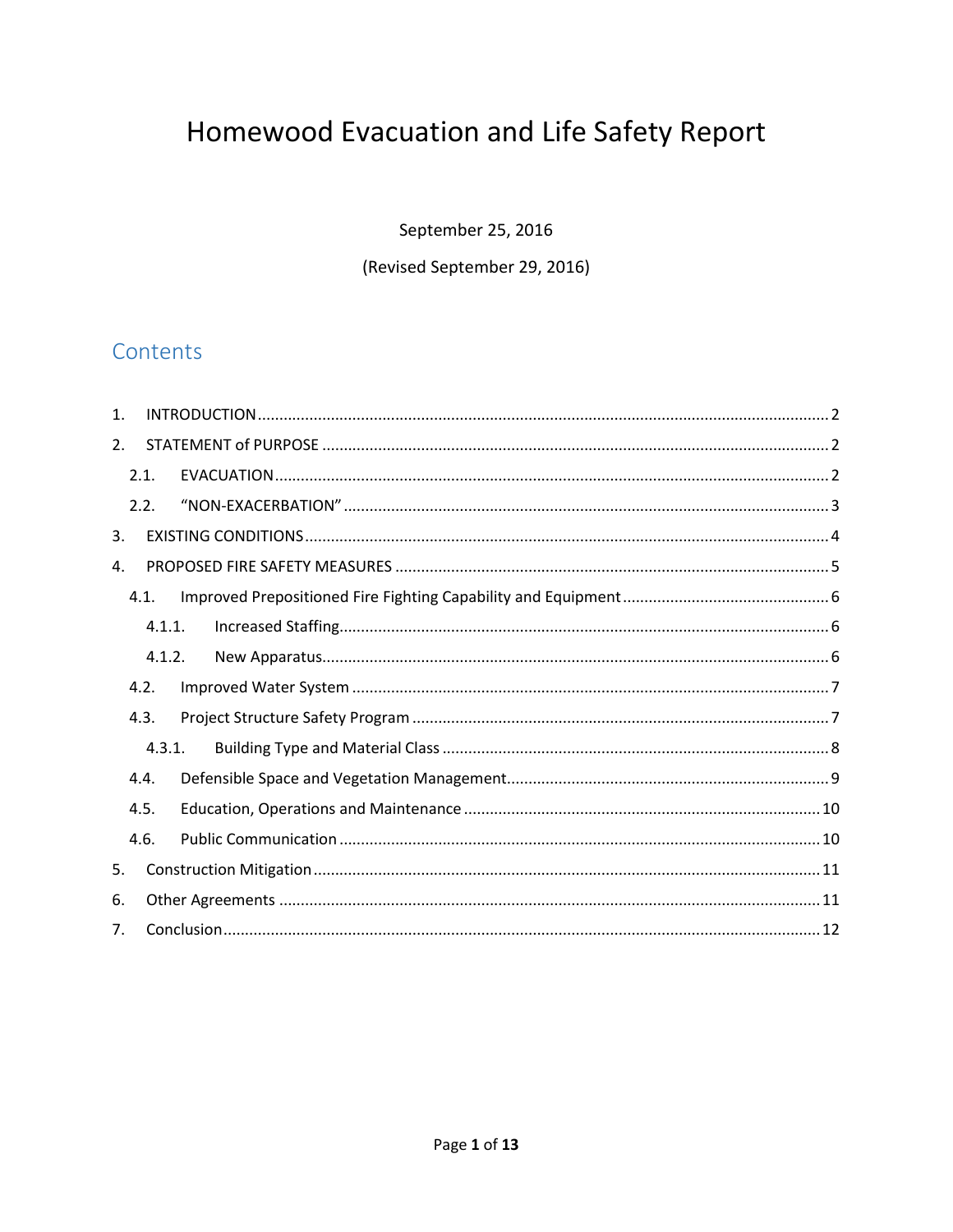## <span id="page-1-0"></span>1. INTRODUCTION

This report is written in reference to the Homewood Mountain Resort (HMR) Ski Area Master Plan Project (the "Project") that was approved by Placer County in December of 2011, and subsequently approved by the Tahoe Regional Planning Agency (TRPA) Governing Board, following environmental review under the California Environmental Quality Act (CEQA) and the TRPA Compact process. The contents of this report are based on the Project as denoted in that approval. As such, the reader is directed to the Final EIR/EIS for complete details of the Project, which is available at <http://www.trpa.org/document/projects-plans/> . Furthermore, this report is limited in scope to addressing issues of Evacuation and Life Safety, which are typically associated with wildfire, however, it is applicable to other disasters that may cause the evacuation of the Project.

## <span id="page-1-1"></span>2. STATEMENT of PURPOSE

This report was commissioned by the North Tahoe Fire Protection District ("NT Fire") for the purposes of providing an evaluation and clarification of Homewood's commitments and mitigation and to provide further details as needed for construction standards, fire safety measures, evacuation procedures and shelter-in-place concepts to insure that the Project will not result in any significant adverse impacts on wildfire evacuation risks on the West Shore during construction or operation and will not exacerbate any existing wildfire evacuation risks in the Lake Tahoe region given the changed circumstances in the Project Area since the County's and TRPA's approvals in 2011.

Furthermore, to accomplish the goal of not exacerbating current evacuation systems for neighboring residents and visitors, this report evaluates Homewood's commitment to providing areas of refuge to increase life safety protection in the event of a fire requiring regional evacuation, in which residents outside of the Project boundary can find refuge in a wildland fire scenario.

This report was mandated by a settlement agreement (the "Settlement") between Homewood Resort and a plaintiff who opposed the certification of the project EIR by Placer County. The Settlement states the following: *…" Homewood will work with the County and the NTFPD to obtain a written report … determining that the changed circumstances in the Project Area and Homewood's overall commitments to wildfire-evacuation mitigation measures are sufficient to ensure that the Project will not result in any significant adverse impacts on wildfire evacuation risks on the West Shore during construction or operation and will not exacerbate any existing wildfire evacuation risks in the Lake Tahoe region."*

#### <span id="page-1-2"></span>2.1. EVACUATION

The Project area is covered in the Placer Operational Area East Side Emergency Evacuation Plan (EEP) (appendix F) which was adopted in March of 2015, which replaced a similar plan dated 2008. The EEP is the regional plan for the coordination of Incident Command and Evacuation Procedures in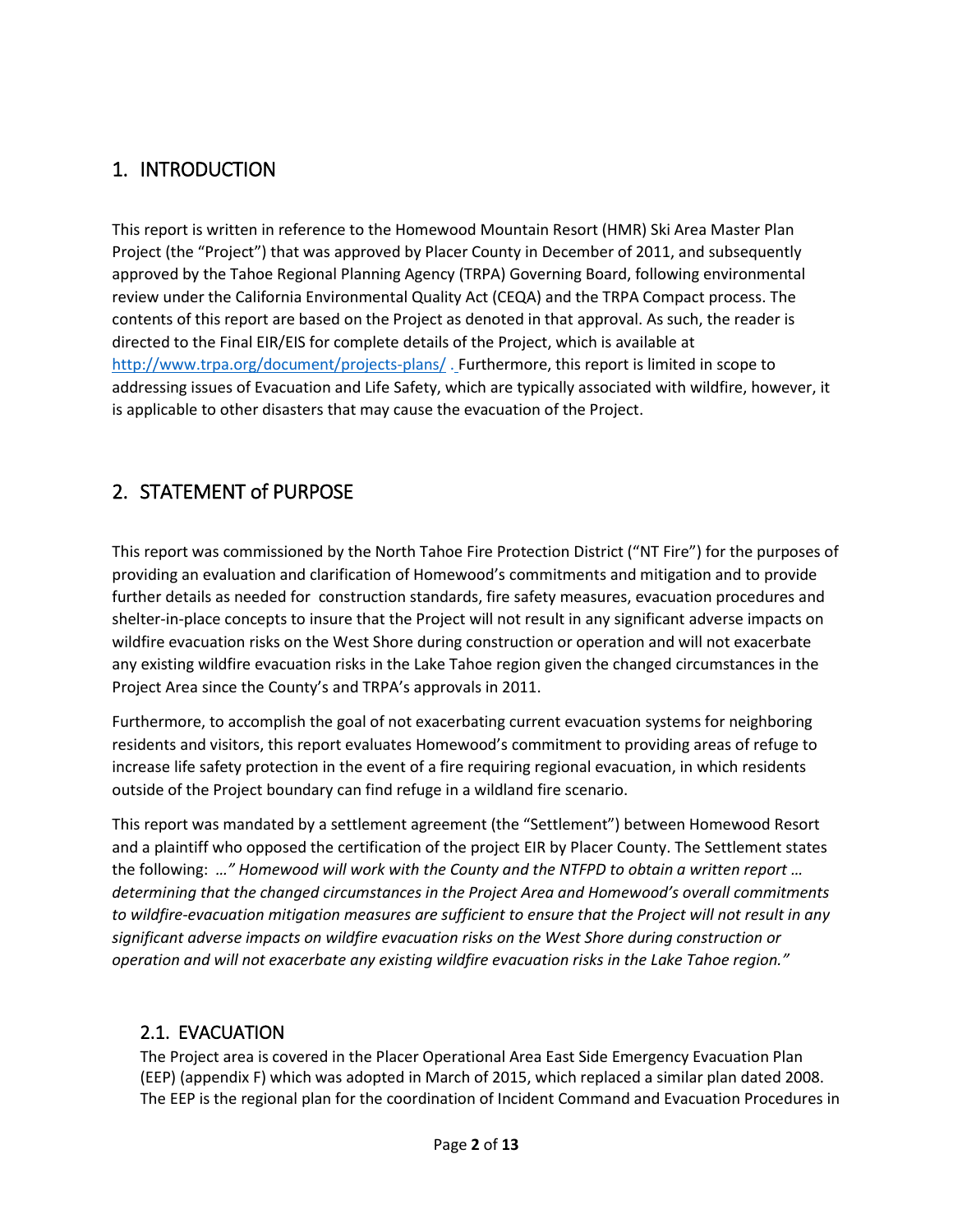the Project Area. This EEP, among other things, notes the complexities and risks associated with Evacuation and states "Despite a record of very successful evacuations in the past, the limited number of roads in the area always makes evacuations problematic". The EEP further states the assumptions as follows:

*a. An evacuation order is given coincident with first response/initial attack.*

*b. Evacuation of the entire eastern side of the County is not required.*

*c. Most, but not all, of the roads and pre-designated shelter and evacuation centers*

*on the eastern side are available for use.*

*d. Mutual aid resources for all disciplines are available.*

*e. There will be limited County emergency management organization support in the initial stages of an incident.*

It should be noted here that "evacuation" includes moving people to "*pre-designated shelter and evacuation centers".* An integral part of this report calls for providing a "shelter and evacuation center(s)" on site. This is accomplished through an integrated onsite life-safety plan that provides for in situ methods of protection that are independent of the availability of immediate evacuation.

In addition to the EEP noted above, NT Fire publishes an Emergency Preparedness and Evacuation Guide, which identifies emergency evacuation routes in the Project area and Region (Appendix E, p. 03-04.). California State Route 89 (SR 89) is the route from which evacuations will occur based on this guide. SR 89 intersects Interstate 80 (I-80) to the north in Truckee, California, SR 28 in Tahoe City, California, and U.S. 50 at Lake Tahoe Boulevard in South Lake Tahoe. The EIR/EIS identified existing traffic congestion during peak summer periods near the junction of SR 89 and SR 28 in Tahoe City in the vicinity of "Fanny Bridge" in Tahoe City. Subsequent to the Project, a project was approved and funded to add a second bridge across the Truckee River just to the east of Fanny Bridge. This new bridge would improve west-bound traffic through the Tahoe City "Y" and, therefore, would increase overall evacuation capability for the West Shore. Consequently, as this bridge addition is both permitted and funded, the evacuation capabilities of the West Shore will be improved over the pre-approval condition of the Project. However, evacuation is only one part of any life-safety plan and, furthermore, any complex evacuation route can become compromised in a major disaster. Therefore, this report, consistent with the Settlement and direction of NT Fire, includes several items on a programmatic level that will lower the demand on evacuation systems by providing defensible space, fire-safe buildings, increased firefighting capacity and areas of refuge for the residents of the Project and, to some extent, the general public in the adjacent neighborhoods. All of these items, which are enumerated below, will provide for a shelter-in-place strategy as part of managing a wildfire event.

### <span id="page-2-0"></span>2.2. "NON-EXACERBATION"

The Settlement required that a finding of "non-exacerbation" be made for evacuation from the West Shore and, by extension, the North Tahoe Basin, as some evacuation routes are shared by some or all. Key to providing for "non-exacerbation" will be to implement a comprehensive fire safety program.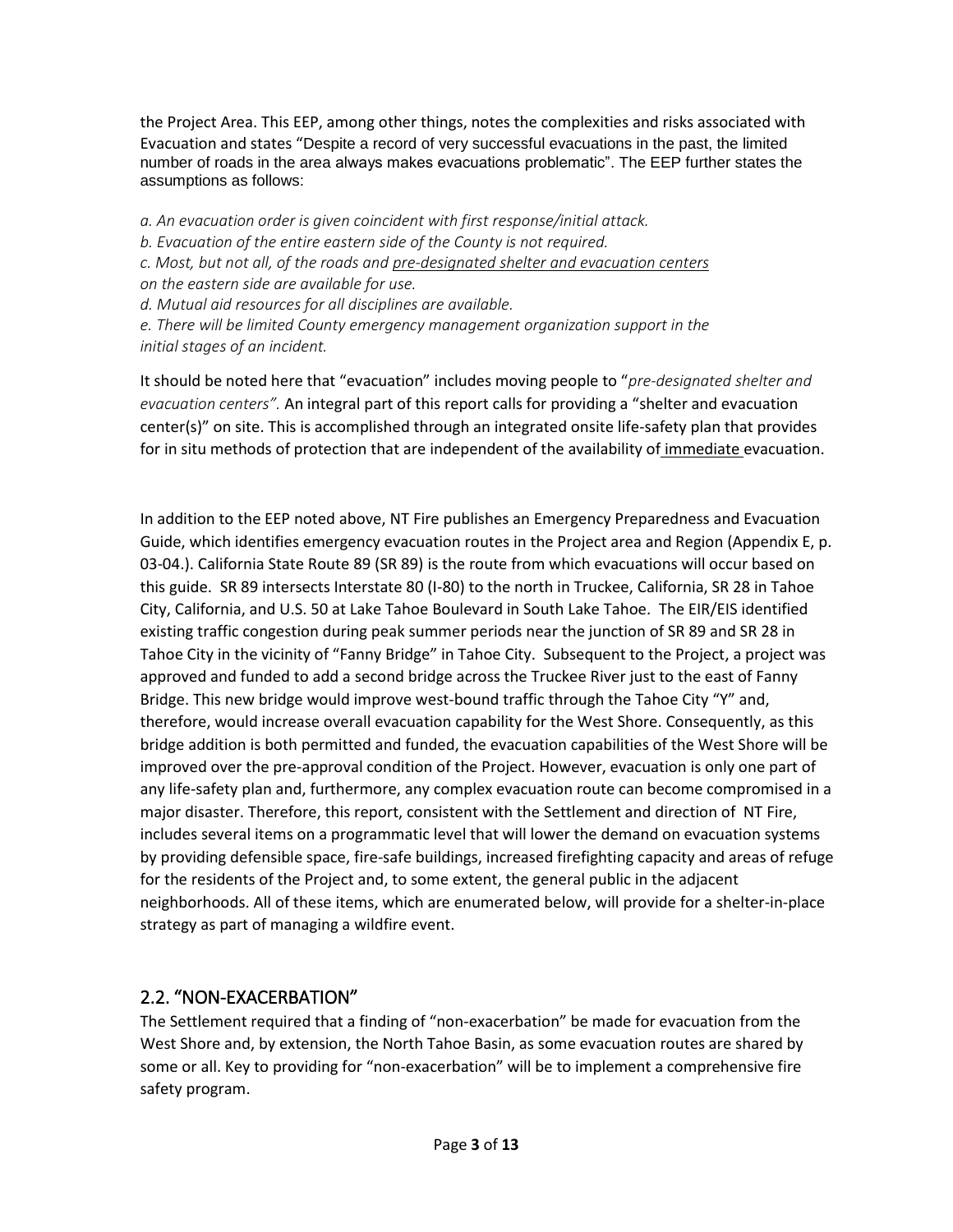Because of the limitations imposed by the geography of the region and the fact that evacuation is not always a possibility due to conditions that are inherent in disasters, the goals of the Settlement will be accomplished through an integrated onsite life-safety plan that provides for *in situ* methods of protection that will be independent of the availability of *immediate* evacuation. This mitigation is over and above that provided by the new bridge at the Tahoe City "Y".

# <span id="page-3-0"></span>3. EXISTING CONDITIONS

 $\overline{\phantom{a}}$ 

This summary of existing conditions is focused on the existing wildland fire danger and the existing fire protection equipment and personnel. The Project is composed of private lands in the base area with some Forest Service lands under Special Use Permit in the upper reaches of the Resort. The main base area of the existing Homewood ski area fronts on West Lake Blvd (aka North Base). The second base area (the South Base) is located just to the south and represents the historic base of the Tahoe Ski Bowl, which was joined to Homewood in a gradual process started in the 1980s and now is fully owned by the Homewood Ski Area. Opposite the Homewood North Base, on the lake side of the road, Homewood owns both the Homewood Marina dock, boat storage and repair facility as well as the adjacent small hotel and restaurant facility known as West Shore Cafe and Inn (see appendix A for Base Area Map). To the north, south and in-between the base areas are a checkerboard pattern of private ownership parcels.

There is an existing fire station roughly 1/2 mile from the proposed Village also fronting on West Lake Blvd. The station was built in 1962 as a three bay Type  $5<sup>1</sup>$  structure with concrete block walls (CMU) and a wood trussed roof. Over the years, a small wood framed extension was added on the north side of the building. The building currently houses an engine, an ambulance and a utility vehicle. The structure has been evaluated for expansion but due to age, piece-meal construction and changes in building code, a complete rebuild has been determined to be the only rational expansion alternative. Furthermore, the current structure does not comply with (nor can it be made to comply with) any seismic standards or "critical infrastructure" standard. The building is on a small lot and is bound on the back by the public trail system. The existing station is inadequate for the expanded equipment needs and service that are in the NT Fire long range plans, or to service the proposed Project. Further, the Station is surrounded by a close canopy of trees that are not within control of the NT Fire. Staffing and equipment at the existing station varies from two to three people and consists of a Captain and Fire Fighter/paramedic, which is augmented by an Engineer when staffed by three people. Existing equipment consists of one Type  $1^2$ engine, one ambulance and one utility vehicle.

 $1$  Building "Type" refers to the classification of building design and materials that are found in the California Building Code (Model Code: International Building Code). Building Types range from Type I (commonly known as "high-rise" (the highest life-safety standard) to Type 5 which is construction of any materials approved by the code and include all flammable building materials. Type 5 is inherently a non-fire resistive construction type. <sup>2</sup> Firefighting apparatus in classified by "Type" with Type 1 being the highest standard for an apparatus. Versatility will often dictate a range of apparatus beyond the largest equipment, e.g. as Brush Engine which is an "agile" wildland fire apparatus.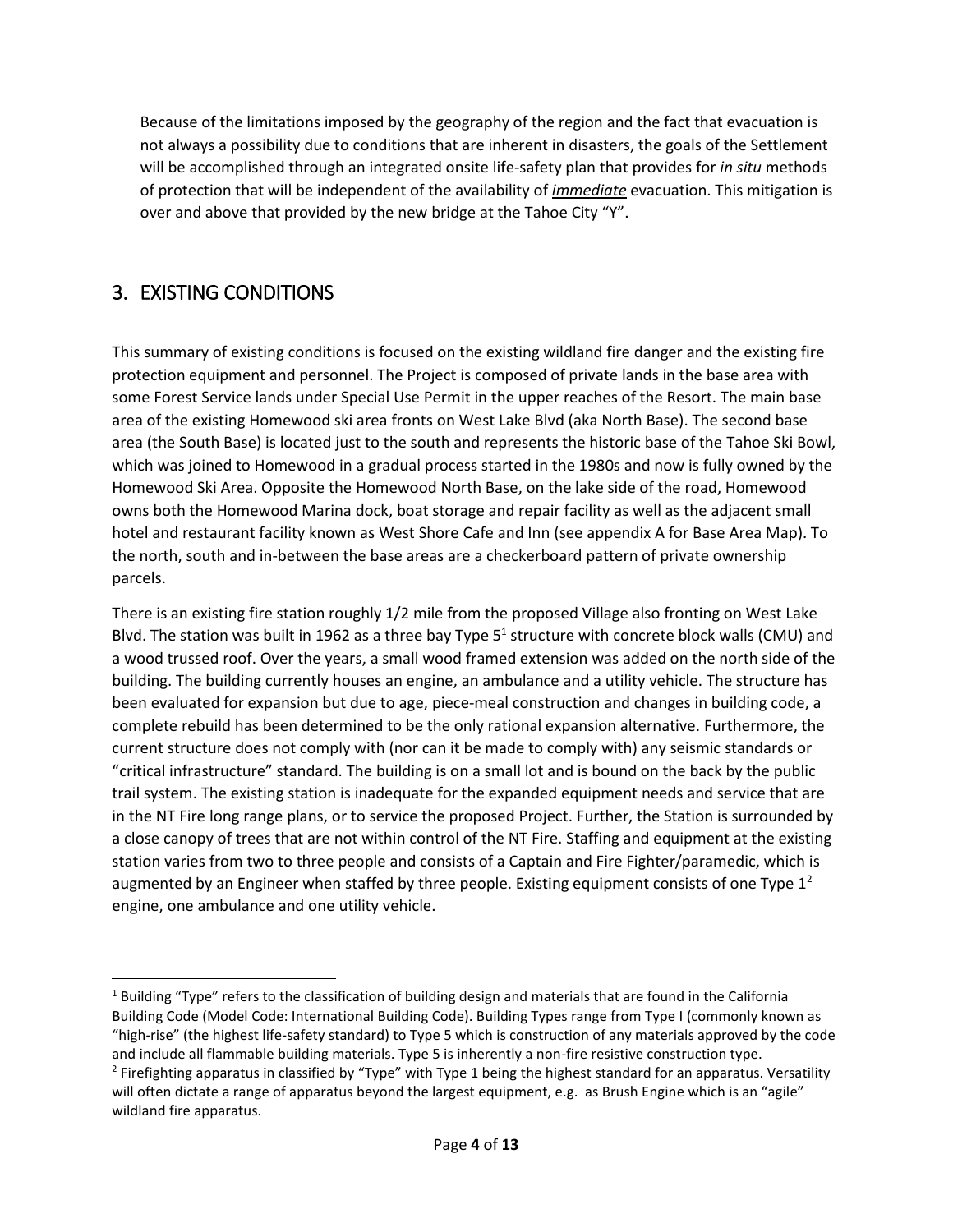Water supply is provided by two entities, Tahoe City Public Utility District (PUD) and Madden Creek Water Company which supply water to South Base and North Base respectively (see attached project map). The current water capacity is insufficient for the Project buildout.

The surrounding forest within the ski area has been subject to a selective thinning program which has helped maintain forest health. Some significant species diversity exists as well. Brush in the forest is at dense levels, likely due to the canopy thinning. The ski runs that collect at both the North Base and South Base are subject to annual mowing as needed to provide skiing on minimal snow depth. These areas, under existing conditions, provide areas of refuge in the event of wildfire. The forest outside of the ski area boundaries is of mixed ownership in small lots and does not appear to have any purposeful management for crown thinning and exhibits dense brush growth throughout.

# <span id="page-4-0"></span>4. PROPOSED FIRE SAFETY MEASURES

As noted in the statement of purpose, the purpose of this program is to meet the requirement of "nonexacerbation" of the evacuation capacity of the existing evacuation routes. While the improvements at the "Y" are significant, they do not address the fact that evacuation may not be a realistic possibility at any given time. In short, immediate evacuation is only one component of a life-safety plan and is easily compromised by events or conditions outside of control of the authorities let alone the Project. The roads leading away from Homewood are low speed two lane roads which are often densely lined with forest. Highway 89 has been closed frequently over the decades by numerous disasters or accidents. The most recent fire related event that closed the road was the relatively small Washoe Fire (19.83 acres in August of 2007). Further, this Emergency Response Plan, while precipitated by evacuation due to fire, inherently has life-safety enhancements for all conditions that NT Fire would be the first responders for.

Evacuation can be compromised at any time by any type of disaster, be it auto accident, fire on the evacuation route itself, landslide, floods, snow fall or snow avalanche, therefore communities can be cut off from services for any number of unforeseen conditions. In addition, as recently observed in the fires in Canada, evacuation on even a 4-lane road is not an assured condition in high fire danger areas. In short, there is no feasible way to build a safe evacuation route given the local geography. Consequently, irrespective of the cause of the disaster, every viable emergency plan must include a shelter-in-place concept. Especially in mountainous environments, the only viable plan for safe evacuation requires that populations must be able to shelter in place, perhaps for extended periods of time, until evacuation routes are secure. Furthermore, as a result of this plan, the Project will be a place for local residents to evacuate to, which will provide an improved level of safety for existing residents and exceed the "nonexacerbation" threshold required in the Settlement.

The methods for providing for Fire Safety, as well as other disasters, concentrate on the following main topics:

- 1. Improved Pre-positioned Fire Fighting Capability and Equipment
- 2. Increased Building Standards
- 3. Increase in Available Fire Flows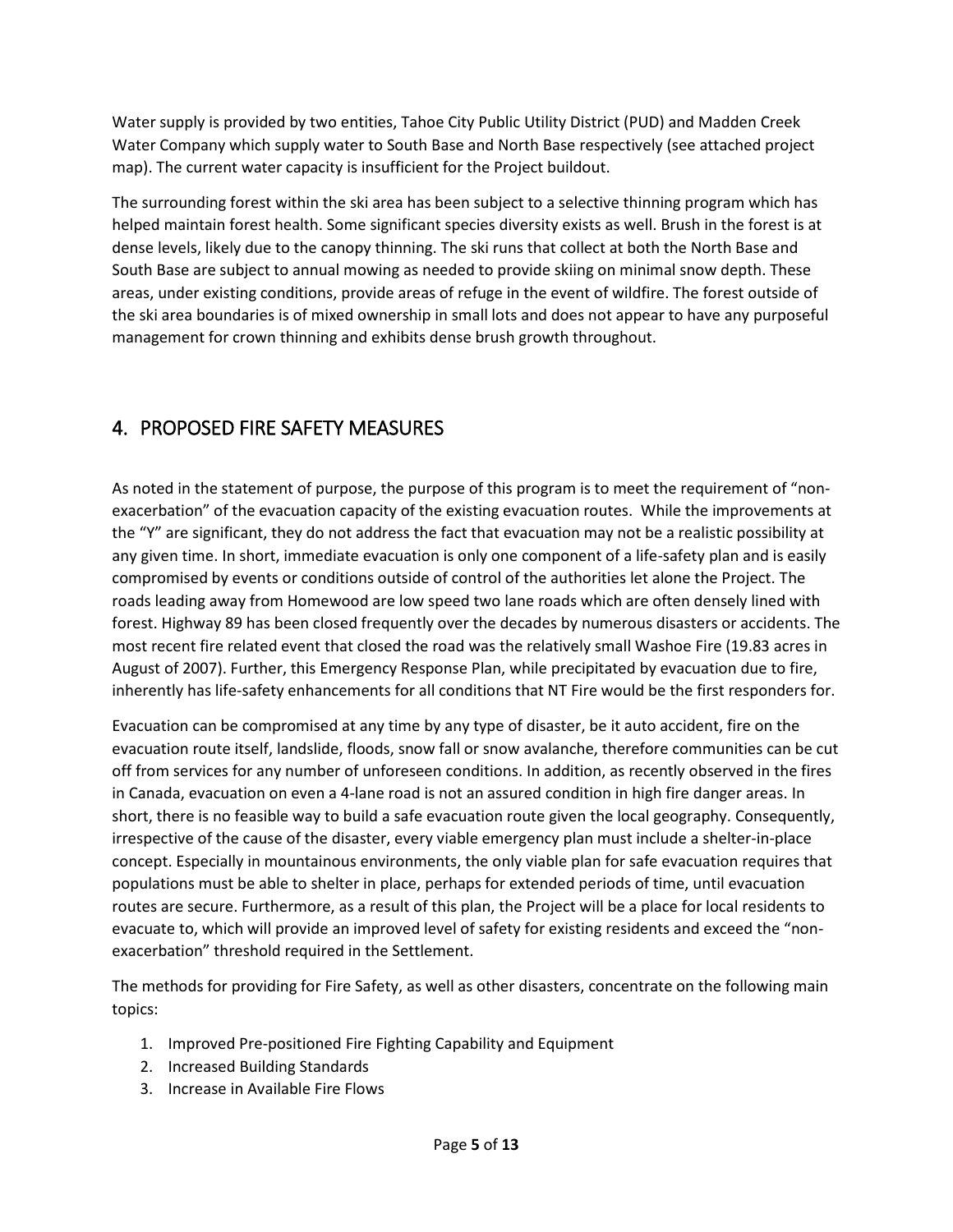- 4. Defensible Space and Vegetation Management per Wildlands Urban Interface Code (WUI)
- 5. Education, Maintenance and Management of; facilities, personnel, guests and owners
- 6. Provide Public Communication though Visual, Audible and Media Equipment

When these factors are aggregated, they will be augmented with a central fire control facility for the buildings that will essentially be the equivalent of a "high-rise" building control room (see appendix B). This control room will provide for a centralized communication system that will reach all development within the Project. In addition, and to the extent that they are required, it will control emergency generators, sprinkler systems, alarms, and smoke control systems in one central location. While not every building will be fully controlled from this control room due to small size or remote nature, the fire control room will act as the command center for the entire Project and will nominally provide for control of communication and alarm systems throughout the resort.

#### <span id="page-5-0"></span>4.1. Improved Prepositioned Fire Fighting Capability and Equipment

As noted above, the capacity and equipment in the existing station is below the capacity needed to defend the surrounding area. While the existing building could be replaced with a "hardened" structure (a structure which will not combust), its location is not central to the Village, water system controls nor the public, who needs to be managed to be effective in ensuring that the Village is a place of refuge. Consequently, a new fire station in a more central location is a necessary part of this plan. An important part of the ability of this Program to function is that the crews and equipment need to be pre-positioned, i.e. essentially on or adjacent to the site on a 24/7 basis. For the public to be properly managed, Staff needs to be in communication from the onset of any fire or emergency.

In addition to the new station, the equipment needs to be updated to accommodate the Project as follows:

#### <span id="page-5-1"></span>4.1.1. Increased Staffing

The existing station is staffed with between two to three personnel. As a result of the new apparatus and increased standard for the local conditions, a staff of four personnel on a 24-hour schedule is the proposed staffing to accommodate the Project and local service area. Expansion capability should also include the provision to house up to five personnel on site.

#### <span id="page-5-2"></span>4.1.2. New Apparatus

Updated or new apparatus will be required as a result of the Project as well as increased level of service for the surrounding area. This report is not intended to quantify the service life of existing equipment so whether existing equipment is in need of updating is not the subject of analysis in this report but a matter of the routine equipment replacement plan of NT Fire. Proposed equipment for the new station is as follows:

- 1. One Type 1 Engine
- 2. One Type III Brush Engine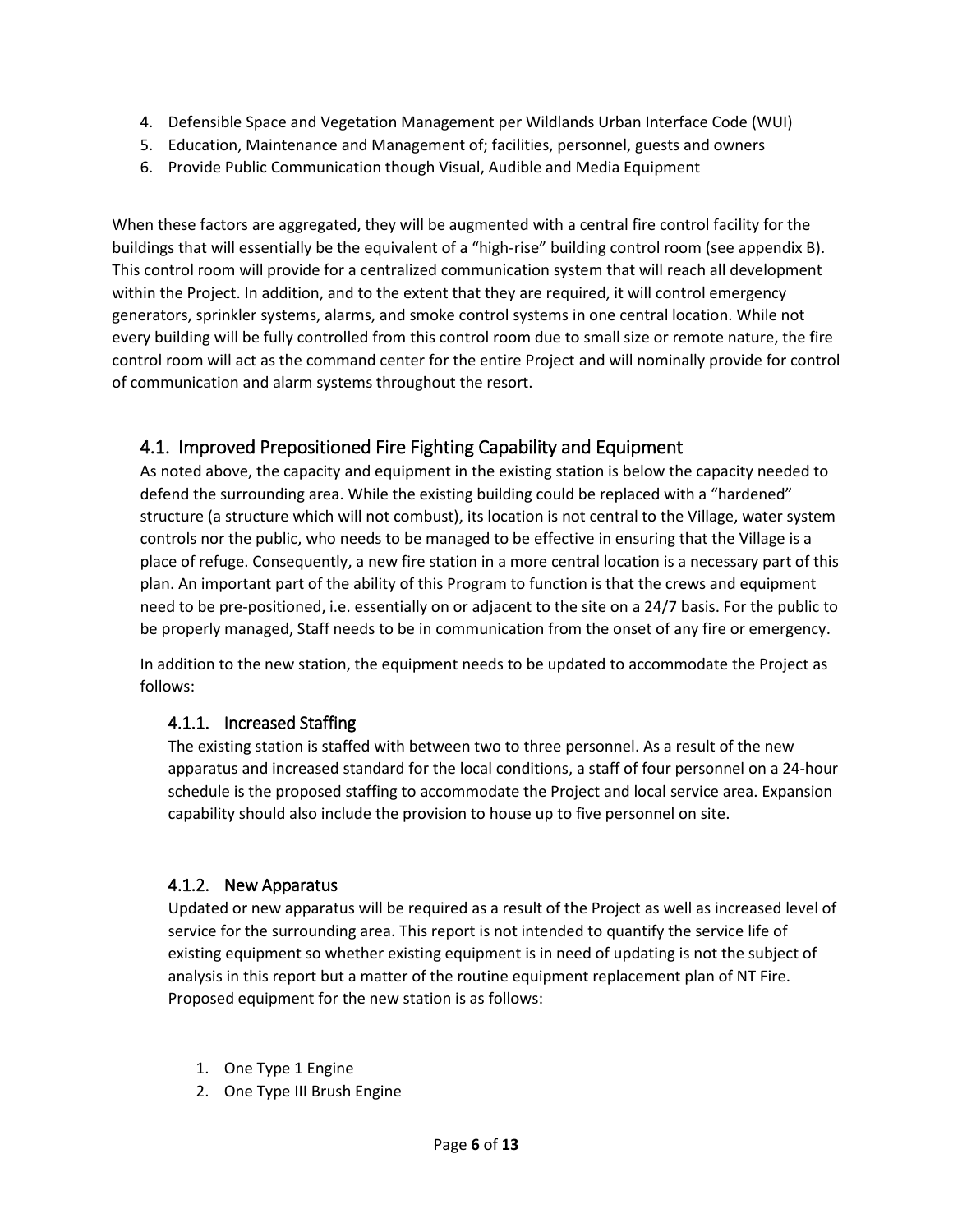- 3. One ALS Ambulance
- 4. One Water Tender or Aerial Ladder Truck
- 5. One Utility Vehicle

In addition to the list above, additional apparatus are anticipated under future plans and funding agreements as follows:

- A new ladder truck is on the future list of equipment for the project area. It's funding will come from an existing Community Facilities District (CFD) which the Project will be required to be a part of.
- In addition, the NT Fire District is adding a pumper boat that can be used to draw water directly from the lake for redundant or improved fire flow.
- To facilitate the utility of that pumper boat, the Project will need to connect its fire flow supply to the lake with a stand pipe system that will deliver the water to the ski-hill side of the Village and to any other stand pipe system that is required by the final building design.

## <span id="page-6-0"></span>4.2. Improved Water System

In addition to the improvements above, to address current water capacity, the EIR/EIS includes mitigation requiring a detailed Water System Engineering Report approved by the serving water supplier (TCPUD and/or MCWC) for any portion of the Project requiring water supply from the TCPUD and/or MCWC prior to approval of development. (Final EIR/EIS, p. 16-30.) As noted in the EIR/EIS, the project is required to meet fire flow requirements based on the California Fire Code and other applicable requirements based on TRPA and Placer County fire prevention standards. (Final EIR/EIS, p. 3-82.). This plan is founded on gravity flow entirely which means that it will be independent of power service to the region. This, in combination with the pumper boat noted above, could provide redundant fire flow capacity that is not reliant on either regional power or local generators. All of this will result in a redundant and fully independent fire flow capacity that exceeds normal design standards and existing infrastructure.

### <span id="page-6-1"></span>4.3. Project Structure Safety Program

The nature of the proposed Project involves a Village plan that is identical in function to most successful base area villages which seek to provide direct access to the snow. Dwelling units are laid out to provide direct access to the snow in what is commonly referred to as ski-to-from access. In addition, units must provide the best available views of the natural features that the guests come to enjoy. It is common for these types of development to exceed the 150' access rule for standard firefighting equipment access; consequently, they are commonly designed with an integrated advanced firefighting and equipment standard. Mitigation for these access limitations will be the same for Homewood as with all modern implementations of such plans, which include a multifaceted protection system that results in a cumulative higher level of building protection from both fires within the building and defending the building from combustion due to wildland fire hazards. The EIR/EIS specifically requires that TRPA, NT Fire, and CalFire review building designs, building materials, landscaping, and vegetation clearance for compliance with TRPA's Code of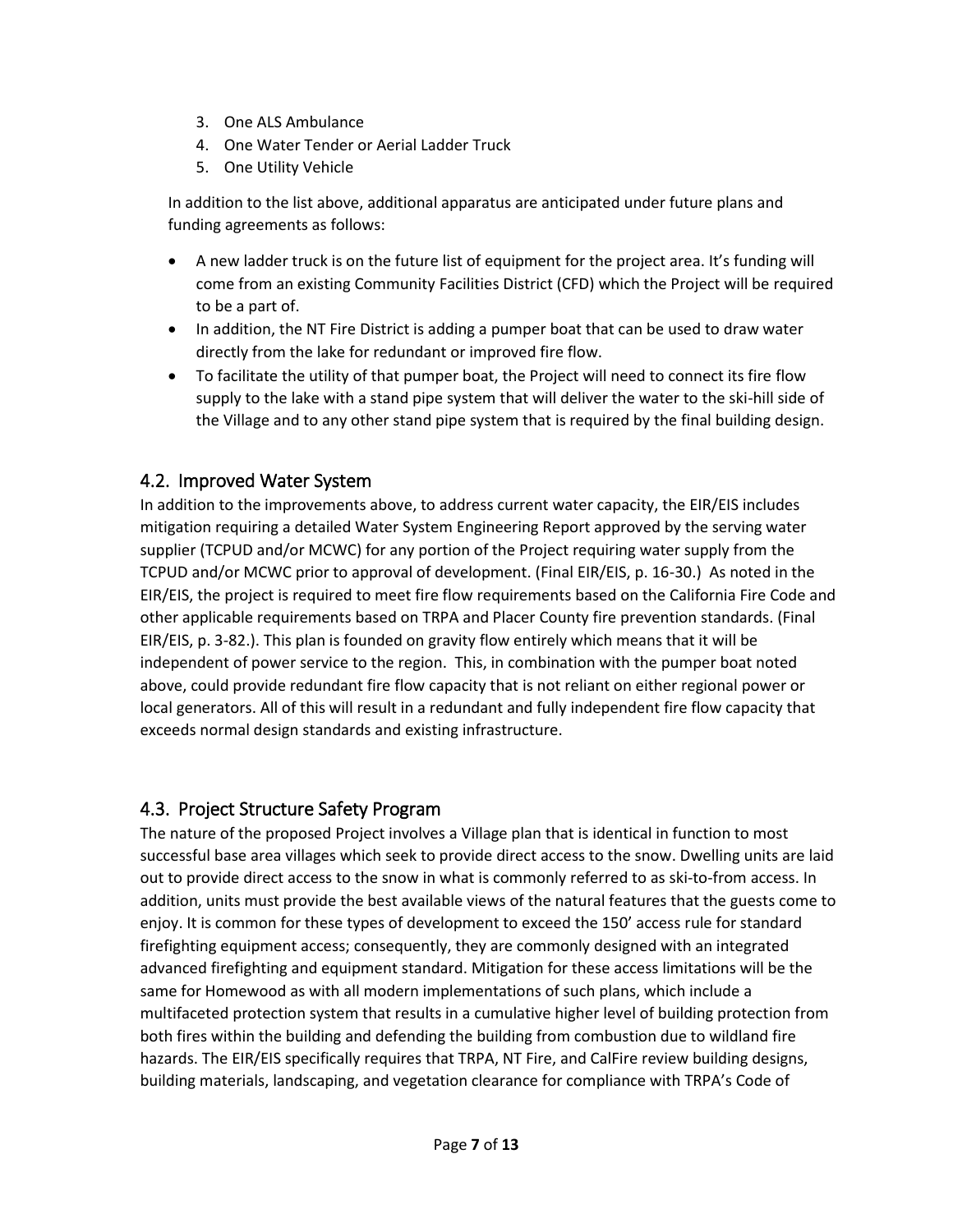Ordinances, Public Resources Code section 4291, and California Building Code provisions applying to new buildings located in a high fire hazard area. (Final EIR/EIS, pp. 3-82, 17-14.).

#### <span id="page-7-0"></span>4.3.1. Building Type and Material Class

While the materials and life-safety design for those larger structures designed to provide shelter-in-place will be analogous to a high rise package (see appendix B "high-rise building regulations") the building systems will not follow a strict Type I program but will allow other classes of building materials, as would be expected by their midrise height and mixture of uses. While not specifically a Type 1 system, the overall building package will be of a higher standard and class of materials then would be the minimum based on height, volume and use. The standard will prohibit combustible exterior materials; however, some use of combustible materials may be allowed as needed to meet the expectations of the prospective buyer or guest. Any risk associated with these materials can be offset by improved building fire protection systems some of which are noted below.

Beyond those buildings that are designated as shelter-in-place facilities, there are some single family and multifamily that would normally be allowed to be Type  $5<sup>3</sup>$  construction. Many of these buildings are close to the property line and, therefore, are not capable of providing the maximum defensible space buffer as called out in the WUI code and the related Guide to Fire Adapted Communities and NT Fires Emergency Preparedness and Evacuation Guide. These buildings that cannot meet the defensible space standards will be required to have fire resistive/proof exterior building materials as well as tempered windows in the direction of the non-compliant setback.

While specific building plans are not part of this review, the following general criteria will be applied at plan check:

- a. Parking: All parking structures will be of Type 1 construction with two hour or greater fire separation between common parking structures and habitable space above.
- b. Where fire department access occurs through a garage structure, electric low-profile carts will be provided to move equipment, fire fighters and also provide for evacuation for injured public.
- c. Stand pipes and equipment caches will be required within buildings that have access limitations or provide fire department access routes.
	- i. Increased sprinkler standards including sprinkled building eaves (13D)
	- ii. Spark protection on all eave venting systems
	- iii. Fire resistive "cold roof" designs (if employed)

l

- iv. Fire resistive building materials and opening protection
- d. Exterior building materials will be essentially of type I construction standards with the exception that wood trim elements may be allowed. Additionally, type 3 and 4

<sup>&</sup>lt;sup>3</sup> Type 5 construction in residential buildings generally have combustible exterior materials other than roofs which must be Class A.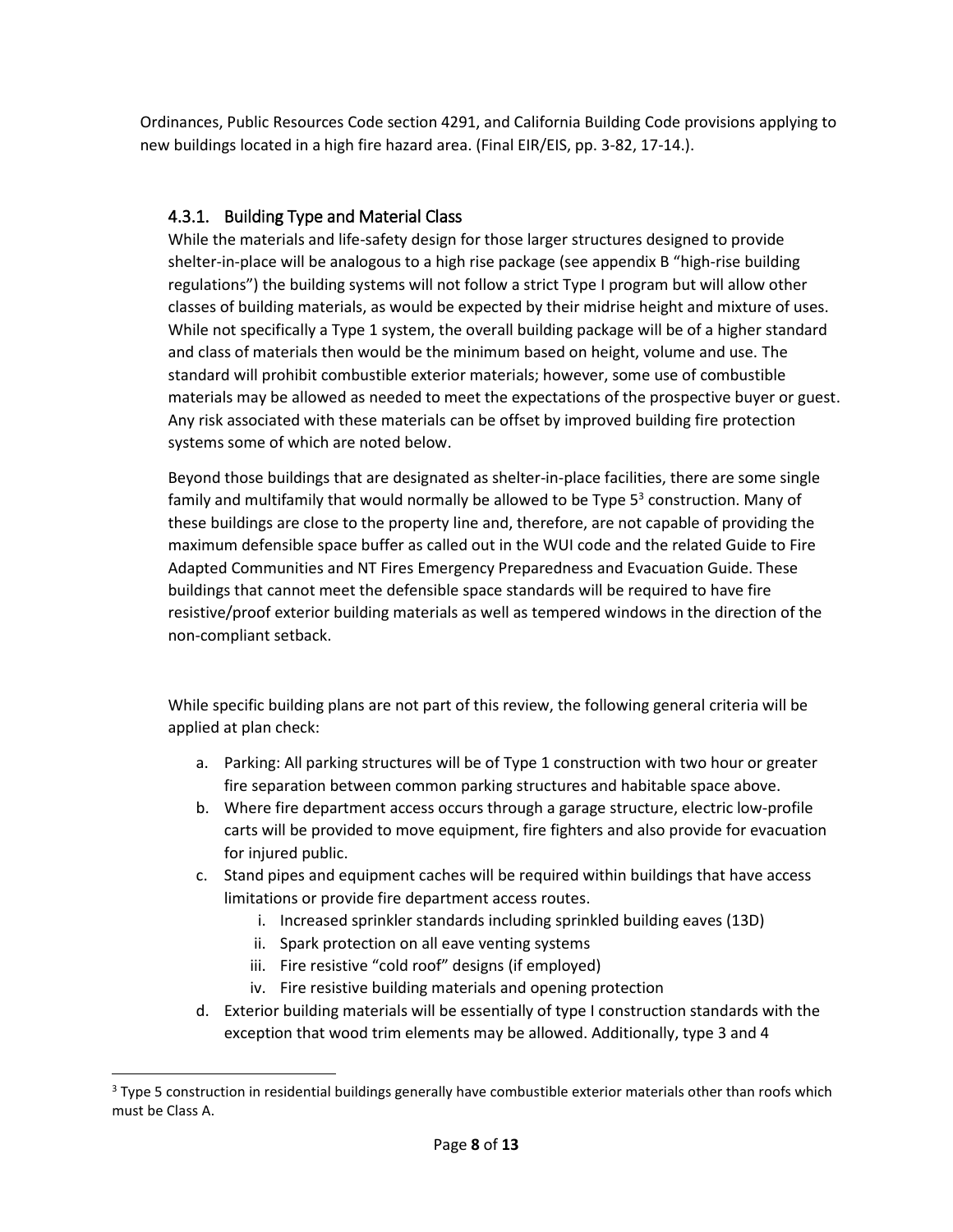construction types (aka "heavy timber") will be allowed to be incorporated into an otherwise noncombustible/combustion-resistive construction type. Built up assemblies such as roofs and siding can be incorporated with resistive materials to form a Class  $A^4$ assembly at the discretion of the fire marshal. Windows, that face a property line where the defensible space recommendations of the Project cannot be met, must be double panes and of tempered glass.

- e. Photovoltaics (PVs), if applied to roofs, must meet the Class A roof standard or provide additional protection such as exterior sprinklers. Wiring standards must conform to the latest standards currently being developed to prevent electrical fires.
- f. Unique or unusual designs. All combustible materials that have vents to the exterior of the building must be protected against ignition by ember-resistive venting. "Cold" roof designs (a design that allows cold air to circulate between the finished roof and the insulation below) are of particular concern as they essentially provide a "chimney" that can virtually come right down to ground level and exit at the ridge of the roof. Cold roofs are a highly desirable building element for both energy efficiency and leak prevention, but their fire hazard must be addressed and mitigated in the details of the design.
- g. All multifamily buildings will have control systems to shut down exterior air intake and will be equipped with smoke control systems that can be used to pressurize access corridors and stairs.

### <span id="page-8-0"></span>4.4. Defensible Space and Vegetation Management

l

Defensible space (D-space), in its simplest realization, is about protecting individual homes by allowing sufficient space between buildings and the surrounding wildland forest to permit firefighters to successfully occupy the space and protect individual structures. In the case of the Project, the opportunity exists to expand this practice to protect the entire development as one contiguous fire-safe zone.

The Project incorporates a number of features that will reduce existing wildfire risks not only for the Project itself, but for existing residents in the area. In addition to others noted in this Report:

- The Project's snowmaking system will be upgraded to provide water for fire suppression during the summer (Final EIR/EIS, p. 17-14);
- The Project will continue to implement its fuel reduction program, which has already reduced the risk of wildfire in the west shore (Final EIR/EIS, p. 17-14);

To further realize this objective, the Project will create a vegetation management plan, prepared by a licensed forester, to provide for a Defensible Space plan and ongoing vegetation management to

<sup>4</sup> Building materials, especially roofing, have a fire hazard "Class". Class A is basically non-combustible, or materials that will not spread flame i.e. fire resistive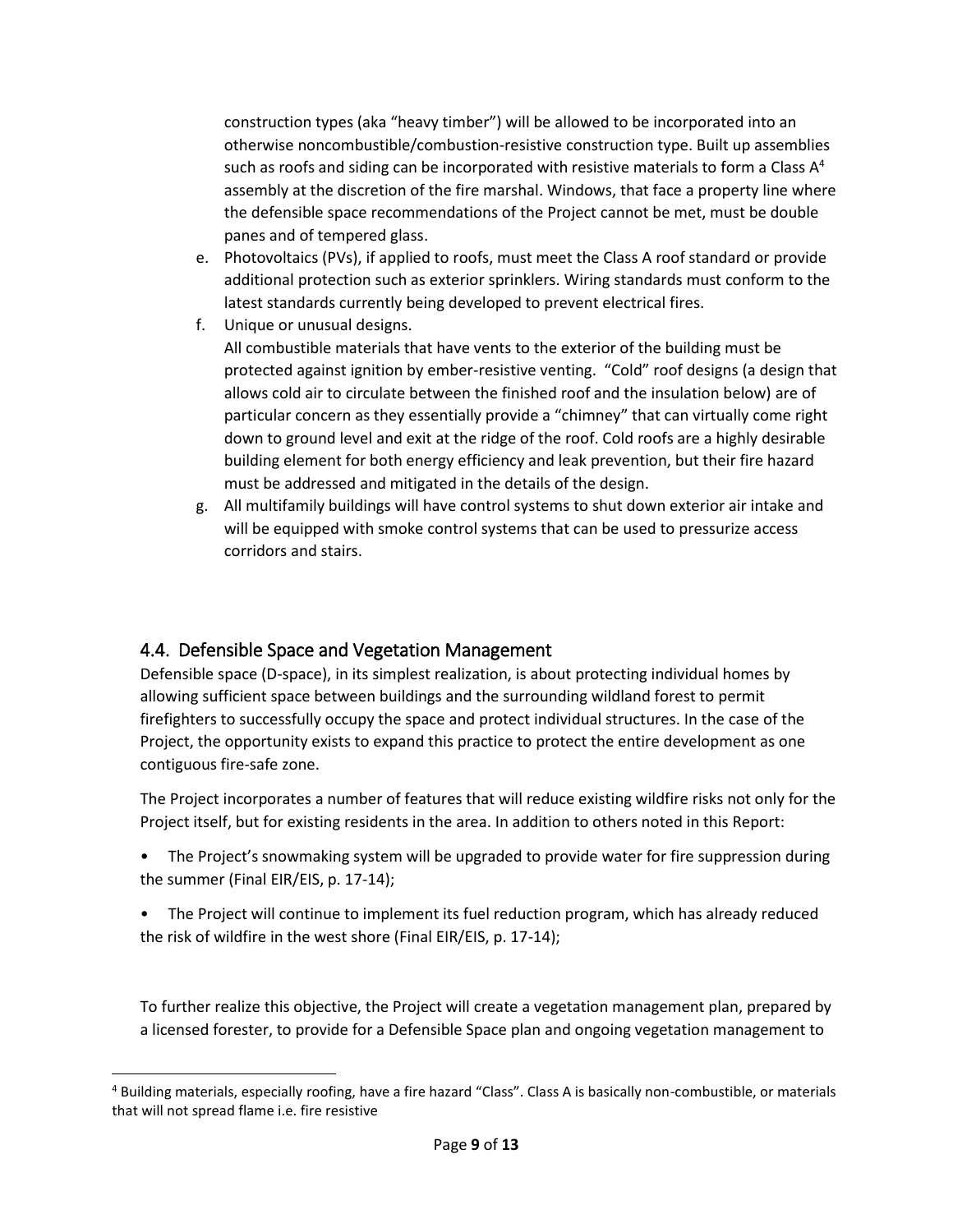increase passive fire safety for the Project as well as improve the ability of NT Fire to prevent or suppress fire in the surrounding forest. This is required mitigation in the EIR/EIS. (EIR/EIS, p. 17- 14.). From the onset of the Project, forest management can reduce fire risk, as well as improve the health of the forest. Controlling crown density (distance between trees) and "ladder fuels" (brush that can spread fire to the tree canopy) and removing forest litter will dramatically reduce the threat of wildland fire and, if coupled with onsite firefighting, can protect the Project from any wildland fire threat (see appendix C Guide to Fire Adapted Communities). The following are some specifics of the plan to be prepared:

- a. Increase Defensible Space (D-Space) as indicated on the attached concept plan (Appendix A), over and above the recommendation of the WUI Code. Where property lines allow and forest stands permit:
	- i. Manage surrounding forest to the next lower level of hazard (see WUI forest hazard ratings types)
	- ii. Increase D-Space to the property line in all directions
	- iii. Continue to manage vegetation in the lower ski runs to provide areas of refuge outside of structures
	- iv. Use only fire-resistive vegetation in all landscaping adjacent to the structures ("zone 1" see WUI)
	- v. Manage forest stands for maximum diversity of age and species to ensure long term health

### 4.5. Education, Operations and Maintenance

- <span id="page-9-0"></span>a. The CC&Rs for the Project, which will be required and specified on any final building plat and a requirement in the Development Agreement (see below) will forbid any owner of a building or HOA from making any change to the building in terms of remodel or applied finishes that would compromise any otherwise fire resistive materials (e.g. combustible oil-based finishes applied to fire-treated materials).
- b. The Developer will be responsible for the maintenance of all of the above and the fire safely plan during construction. Details will be reviewed and approved by the NT Fire at time of building permit.
- c. The Developer and ultimately the HOA will be responsible for managing all facilities noted above during operation. In addition, they will provide fire safety plans for all residential buildings and instructions on what to do in the event of a wildland fire event. These provisions will be incorporated into the operation of the Fire Control room (see above "Structure Safety").
- d. Ski resort parking will be available during the fire season to off-site populations during emergencies as directed by NT Fire and may be a site of self-refuge.

### <span id="page-9-1"></span>4.6. Public Communication

As discussed above, the Project will have a fire control room which will act as the command center for the entire Project and will nominally provide for control of communication and alarm systems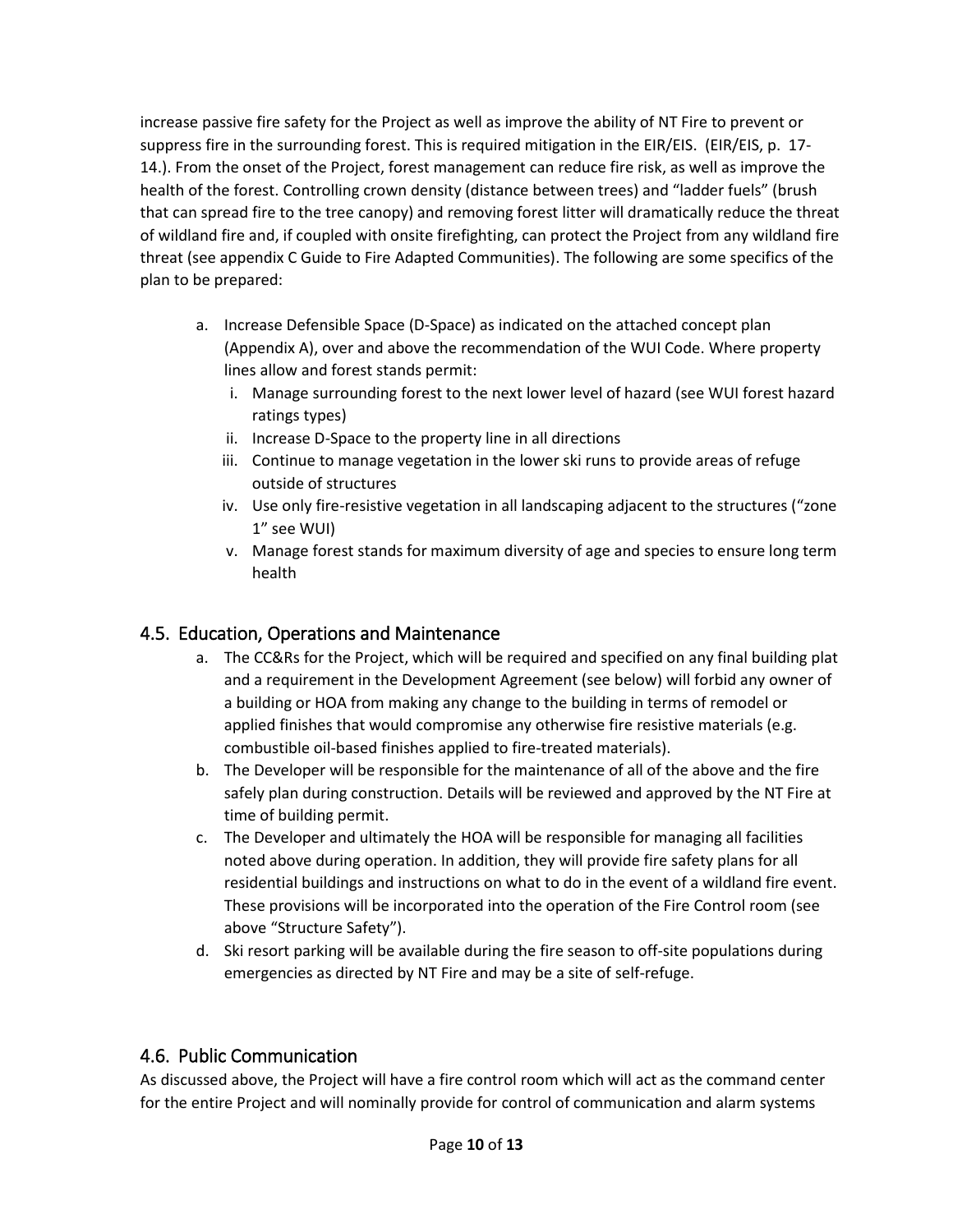throughout the resort. This public visual, audible and media information system is an essential part of the entire program as communication with the public in a wildfire scenario is the key to maintaining control and reducing panic which frequently results in the needless loss of life. This communication system must be coupled with trained staff within the development that understand the shelter-in-place concept and locations and must be able to communicate that information to the public and direct them to the proper locations. Staff training will be reviewed by NT Fire as part of their ongoing review and maintenance of the fire control systems, equipment cashes, and forest/vegetation management plan.

## <span id="page-10-0"></span>5. Construction Mitigation

The construction of the Project will entail some additional impacts; however, they are readily mitigated by implementing some of the more basic elements of this plan. Specifically, the full defensible space vegetation modification will add to both the existing resort's fire safety as well as the surrounding area. Water system improvements will generally precede major construction. Further, the nature of the building systems (fire resistive/proof elements) will minimize, if not eliminate, the potential for significant construction-related fires.

Lastly, the construction mitigation plan included in the Final EIR/EIS (p. 17-16) will coordinate construction activities with the availability of adequate firefighting capacity. While at full intensity, upwards of 100 workers may be on site, their actions will be under the full control of the fire department to the extent that they might, during extraordinary conditions, contribute to firefighting and evacuation capacity deficiencies: however, the initial D-Space implementation will make shelter-in-place a viable option from the onset.

# <span id="page-10-1"></span>6. Other Agreements

While the EIR/EIS requires the Project pay fees to maintain existing levels of fire protection service in the NTFPD service area (Final EIR/EIS, p. 3-82), funding for the proposed equipment, station and personnel have not been established. Of course, the overall improvements result in a large net improvement for the West Shore in general, albeit that some of this may be overdue based on existing conditions. As a result of refinement of plans, phasing and funding, it is likely that a Development Agreement (DA) between the NT Fire and the Developer will be required before construction and will provide specificity and timing on the items outlined in this report as well as cost recovery procedures. This DA will be mutually beneficial to all parties as it will provide specific responsibilities and timing, which will ensure that Fire Fighting Capability and Equipment will be sufficient to defend the Project and surrounding area. The DA will run with the land so, irrespective of future ownership, the requirements of this plan will be enforceable as a matter of contract and if not fulfilled, can result in the denial or revocation of occupancy permits for the Project.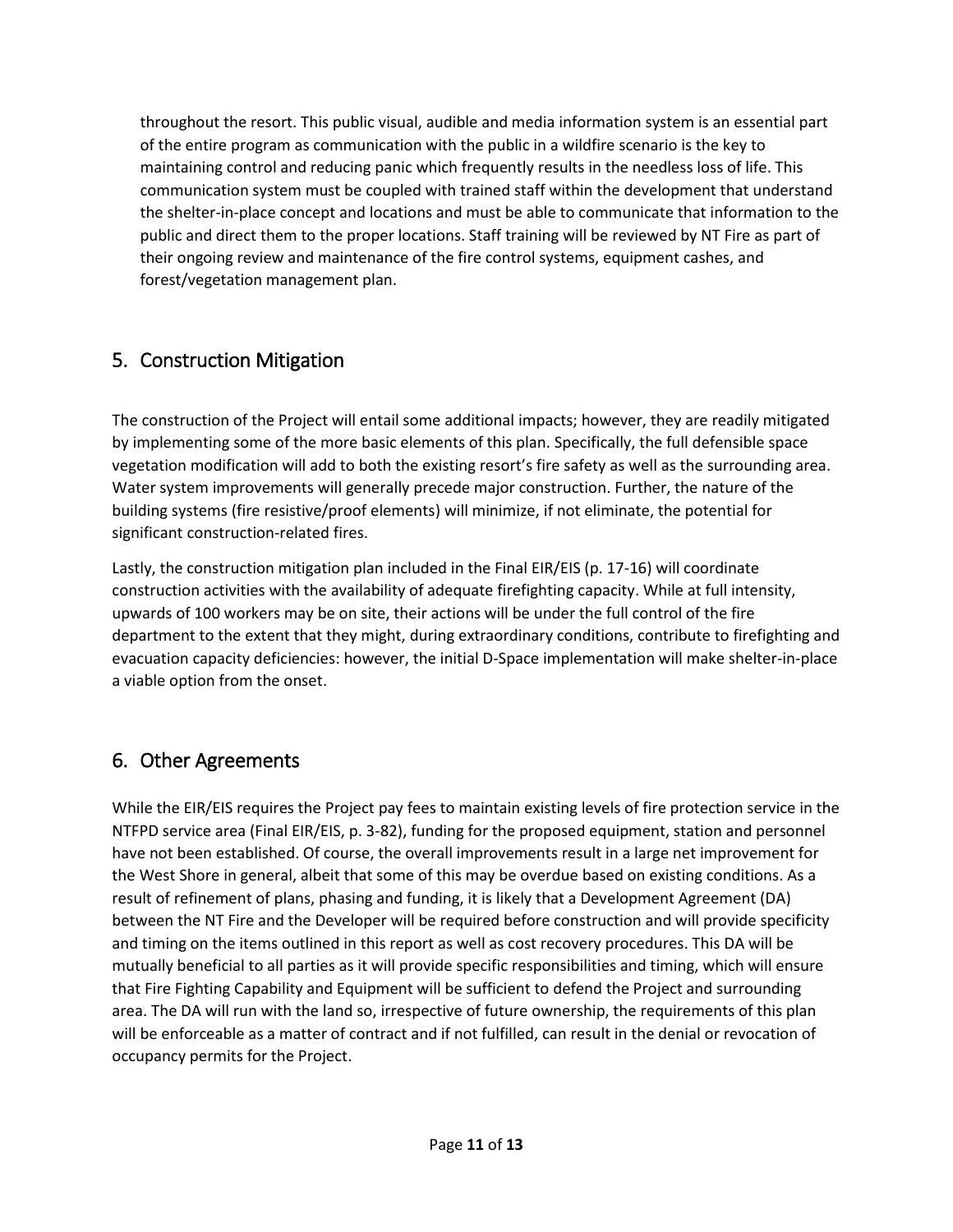## <span id="page-11-0"></span>7. Conclusion

l

This Project's shelter-in-place strategy results in a comprehensive life safety plan which is the first of its kind to be developed in conjunction with NT Fire. As a result, the Project will reduce the risks associated with evacuation by reducing the number of people attempting to use evacuation routes. In addition, the Project significantly improves life-safety concerns associated with wildland fires and other disasters by creating a robust shelter-in-place program within the Project itself.

The conclusion that this shelter-in-place strategy is the key to providing for improved life-safety and will achieve the goal of non-exacerbation, is supported by the Placer County Local Hazard Mitigation Plan of 2010; Annex I, North Tahoe Fire Protection District<sup>5</sup>: Appendix D. This Annex acknowledges that redundant evacuation routes exist only on paper for much of North Tahoe and that the entire North Tahoe area is frequently without any evacuation route due to a broad range of environmental conditions. Essentially, all communities within the area should be managed with the highest degree of shelter-in-place design and implementation because immediate evacuation at any time is an unrealistic expectation. Highway 89, the principal evacuation route for Tahoe City, the West Shore and all of the resort and residential communities on the Truckee River corridor, is subject to closures by uncontrollable events. Highway 89 to the south, while an alternate route for evacuation from the Project, is similarly challenged.

Further, while wildland fire evacuation is one risk that is established, multiple disaster scenarios are simple to extrapolate in this mountainous environment that would defy attempts at immediate evacuation. Even a simple car crash could frustrate the capacity of any evacuation plan. A complex disaster such as an earthquake with disabled roads, downed power lines and, in some locations, ruptured gas lines would overwhelm any evacuation plan instantly. As such, shelter-in-place plans have utility in virtually all reasonably foreseeable disasters.

Because of all of the above, the Project far exceeds the current standards for providing for life-safety for this Project. In summary, the Project will provide the highest level of life safety that is practicable in this environment. This report determines that the changed circumstances in the Project Area and Homewood's overall commitments to wildfire-evacuation mitigation measures are sufficient to ensure that the Project will not result in any significant adverse impacts on wildfire evacuation risks on the West Shore during construction or operation and will not exacerbate any existing wildfire evacuation risks in the Lake Tahoe region.

Furthermore, going forward, this plan will likely provide a pathway as to how to practically mitigate any future development either through individual plans or community-based plans.

<sup>&</sup>lt;sup>5</sup> This document was updated in 2016 but the Annex related to North Tahoe Fire Project District has not been formally adopted to date.